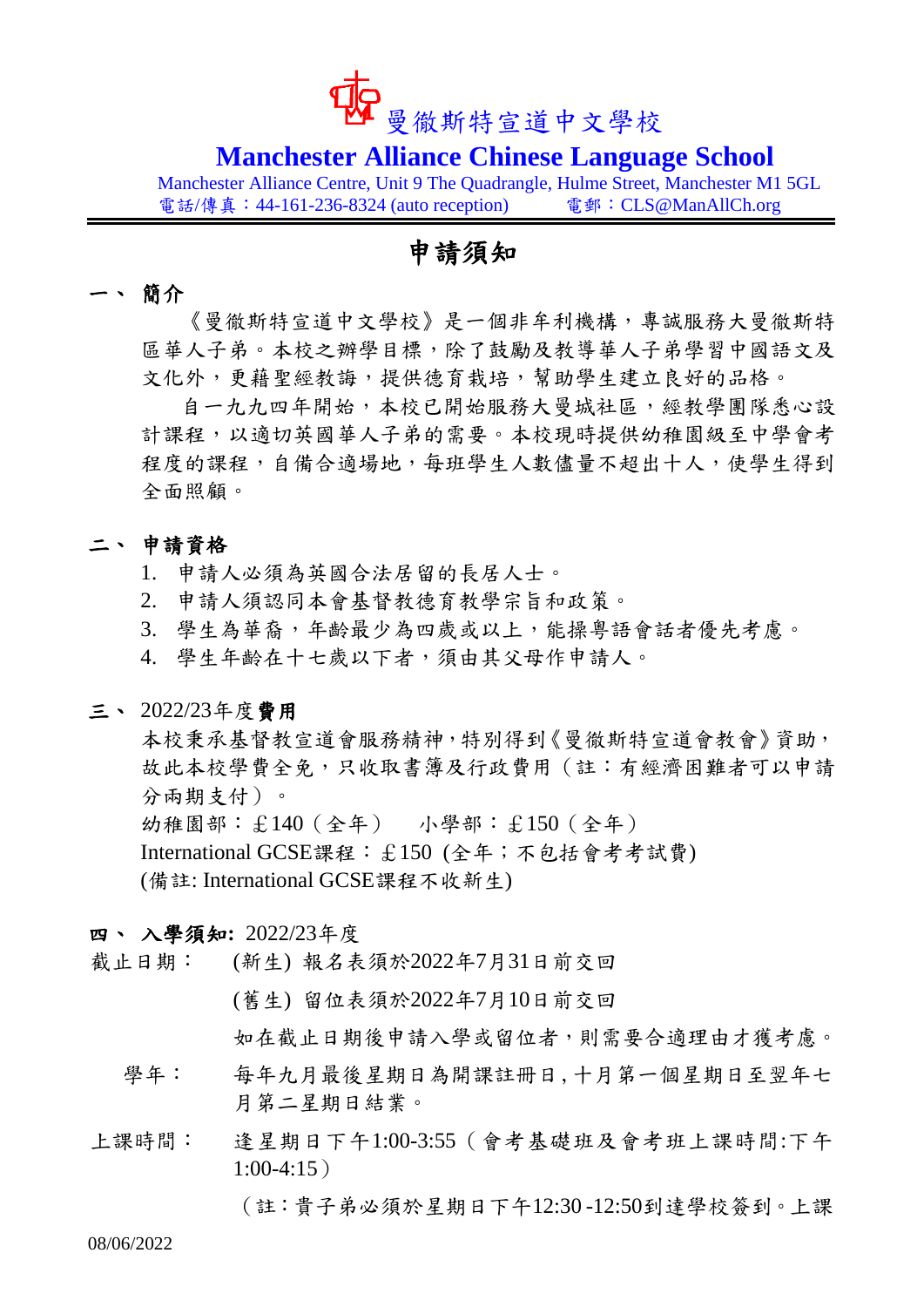活動包括:下午1:00 – 2:15聖經德育教育、2:15-2:40休息、2:40 - 3:55/4:15中文學習)

- 授課語言: 本校所有語言課堂均以粵語授課,學生需以粵語交談。兒童主日 學/聖經德育課則以英語教授。
- 上課地點: 曼徹斯特宣道中心
- 家長須知: 學生年齡在十七歲以下者,其父母須承諾遵守以下要求。若家長 於學年期間未能遵守下列要求,本校將保留權利取消貴子弟在新 學年度之學位,恕不另行通知。若學生將參加是屆中文科會考者, 本校會考慮不為 貴子弟報考是屆的考試:
	- 1. 其中一位家長每學年必須出席不少於八次之每月第二週的 家長會/家長活動(2:45p.m.-4:00p.m.)。藉此表達家長對貴子 弟學習的支持及參與。
	- 2. 本會每年或家訪乙次,藉此增加溝通和關心學生的生活, 並與校方保持密切聯繫。
- 備註: 家長須出席每年開課註冊日,以辦理貴子弟之入學手續, 缺席者則當放棄學位。若有合理解釋,不能在註冊日出席 辦理入學手續,請事前通知校方。凡於註冊日不能出席者, 須經本會董事同意後才可辦理入學手續,此等未能出席者 須於兩星期內補辦手續,每位報讀學生**(**或多位學生來自 同一家庭**)**須額外支付行政費**£10**。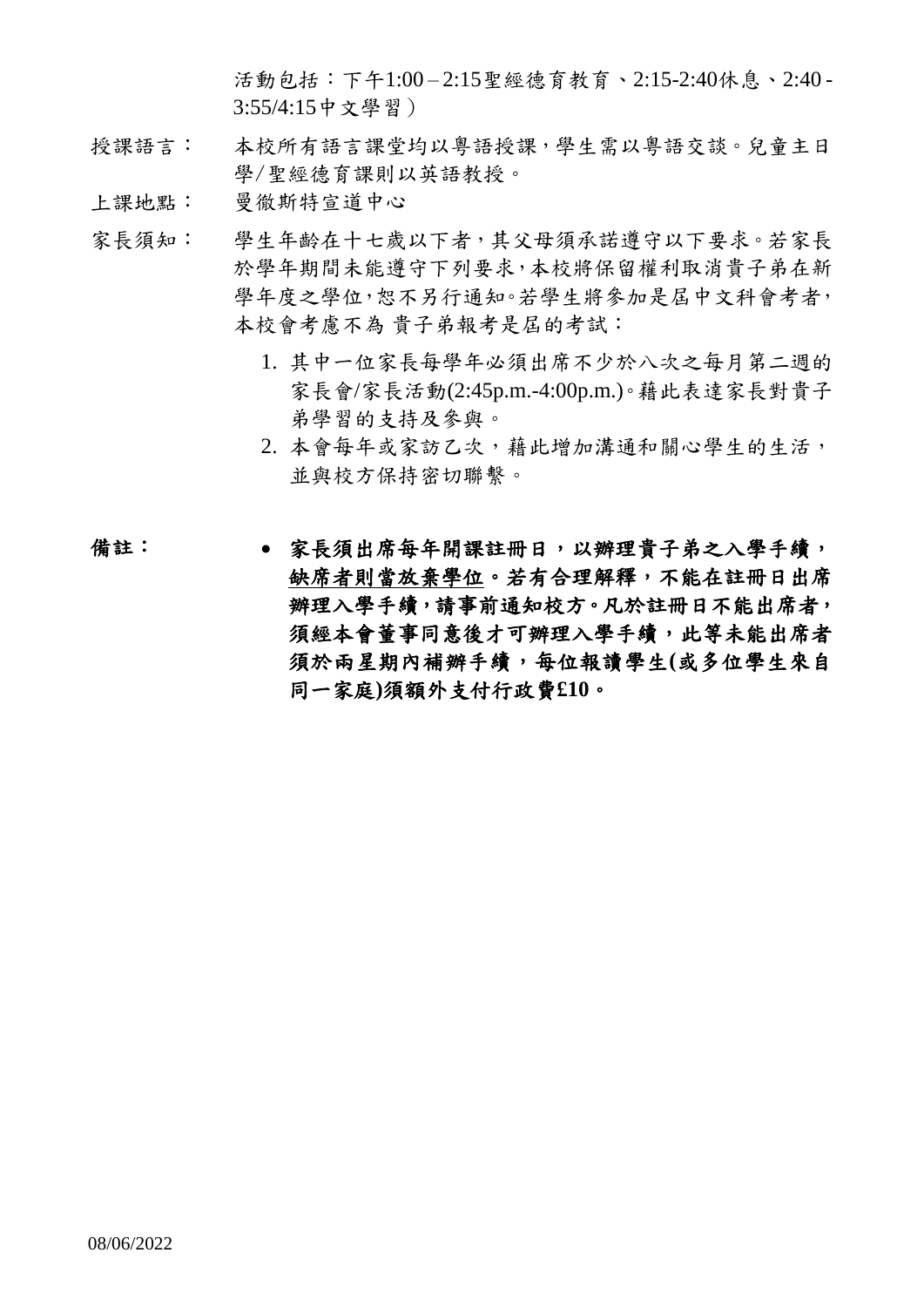

# **Manchester Alliance Chinese Language School**

Manchester Alliance Centre, Unit 9 The Quadrangle, Hulme Street, Manchester M1 5GL 電話/傳真: 44-161-236-8324 (auto reception) 電郵: CLS@ManAllCh.org

### **Notes on Application**

### **A. Introduction**

Manchester Alliance Chinese Language School is a non-profit making organisation, seeking to serve the Chinese community in Greater Manchester. The objectives of the School are to educate the youngsters of Chinese residents in Chinese language and Chinese culture, as well as to foster their moral character through biblical teaching.

The School has served the Chinese community since 1994. We always seek to provide the highest quality of education to our students. Our teaching team has especially designed a series of course materials according to the needs of our students. Currently, the School offers Chinese language courses from kindergarten to International GCSE level.

The School has its own venue and facilities. In order to provide the highest standard of care, we maintain not more than 10 pupils per class.

### **B. Admission requirements**

- 1. The applicant must be a legal and long term resident in the UK.
- 2. The applicant shall agree with the religious objectives and policies of the School.
- 3. Students must be ethnic Chinese, 4 years of age or above. Priority will be granted to those who are capable of communicating in Cantonese.
- 4. Applications for students under the age of 17 must be submitted by **their parents**.

### **C. Fees (2022/23 academic year)**

In accordance with the charitable objectives of the Christian And Missionary Alliance, the School received sponsorship from the Manchester Alliance Church (Chinese Congregation). Hence, the lessons are free of charge, only learning materials and administrative costs are included in the fees listed below (paying by two instalments will be accepted for those having financial difficulty).

| Kindergarten classes: $\pounds 140$ (p.a.) | Primary classes: $\pounds 150$ (p.a.)                                             |
|--------------------------------------------|-----------------------------------------------------------------------------------|
|                                            | International GCSE Course: $\pounds$ 150 (p.a.) (not including International GCSE |
|                                            | examination fee)                                                                  |
|                                            | (Remark:: Do not intake new students of International GCSE Course.)               |

### **D. Course Information**

| Deadline of        | $31st$ July 2022 (for new students)                                |
|--------------------|--------------------------------------------------------------------|
| Application for    | $10th$ July 2022 (for old students)                                |
| $2022/23$ academic | Applications received after the deadline will not be               |
| vear:              | considered without valid reasons.                                  |
|                    | Academic Veem Leet Cunday of Contemporte Decistration Day Academic |

Academic Year: Last Sunday of September is Registration Day. Academic year commencing on the first Sunday of October and breaking on the second Sunday of July annually.

Attendance Hours: Between 1:00 - 3:55pm on Sundays (International GCSE